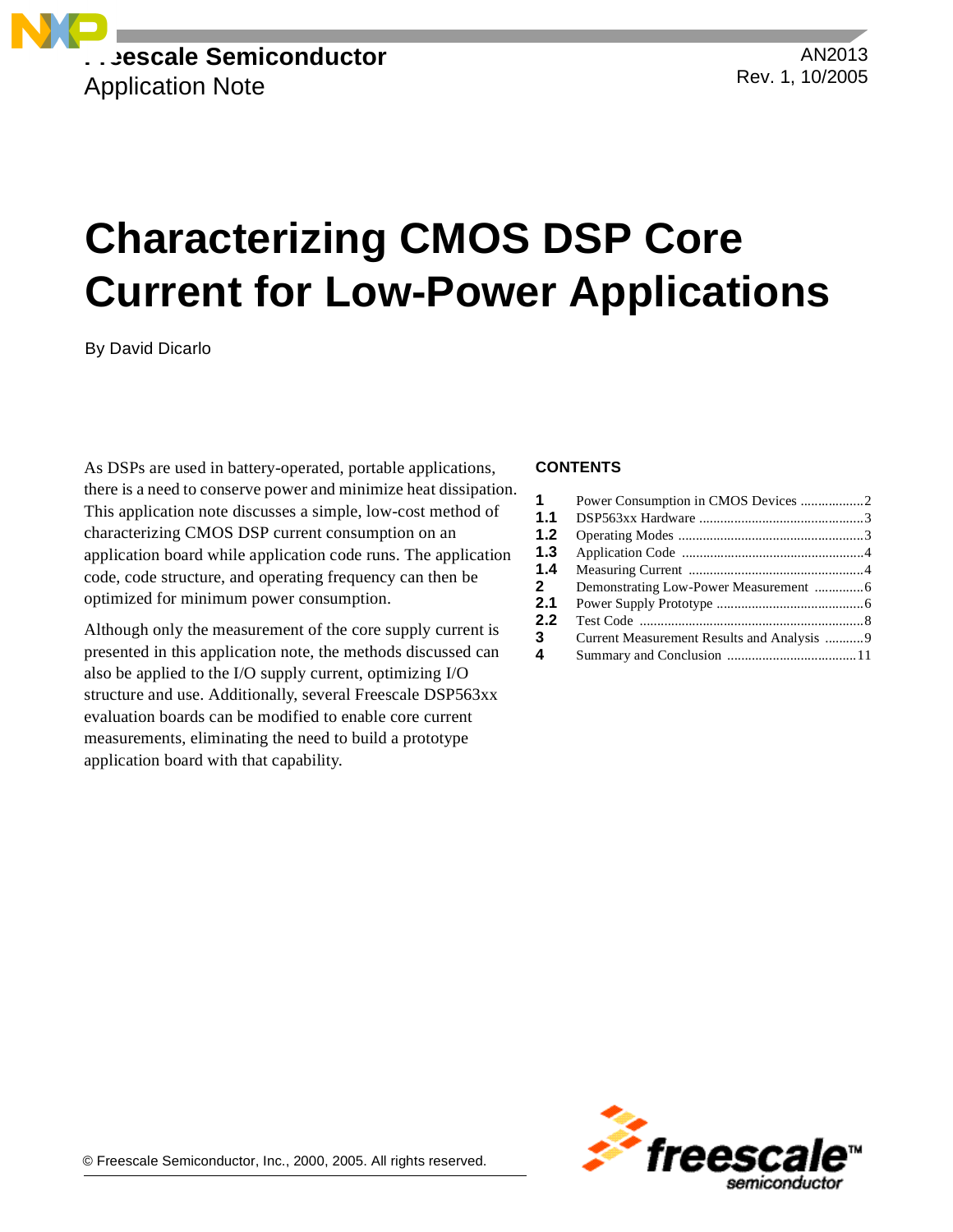## **1 Power Consumption in CMOS Devices**

Current in CMOS devices is the result of the current required to charge or discharge each node that switches from one power supply rail to the other. Nodes that do not switch do not contribute to the current because no additional charge is required to maintain the state of the nonswitching nodes. The amount of charge required to switch a node from one rail to the other can be mathematically expressed as follows:

 **Equation 1**

$$
Q_{node} = C_{node} \times V_{supply}
$$

where:

- $Q_{\text{node}}$  = the amount of charge in coulombs required.
- $C_{\text{node}}$  = the capacitance of the node in farads.
- $V_{\text{sunblv}}$  = the voltage difference between the supply rails.

<span id="page-1-1"></span>Alternately switching a node from one supply rail to the other produces a current that is directly proportional to the switching rate, or frequency. Current is expressed in terms of charge per unit of time, and can be mathematically expressed as follows:

 **Equation 2**

$$
I_{node} = Q_{node} \times frequency = C_{node} \times V_{supply} \times frequency
$$

where:

- $I_{\text{node}}$  = current required to switch a single node.
- frequency  $=$  rate in hertz that the node is switched between rails.

By summing the current for all switching nodes, the total device current may be expressed as:

 **Equation 3**

$$
I_{device} = C_{switch} \times V_{supply} \times frequency
$$

where:

- $I_{\text{device}} = \text{total device current.}$
- $C_{switch}$  = total capacitance of nodes that are switching.

<span id="page-1-0"></span>In a CMOS-based DSP, because the number of nodes that switch changes as application code executes and data is processed, the total capacitance of switching nodes changes as well. **[Equation 2](#page-1-1)** is better expressed with the total device current and switching capacitance are functions of time, as shown in **[Equation 4](#page-1-0)**:

 **Equation 4**

$$
I_{device}(t) = C_{switch}(t) \times V_{supply} \times frequency
$$

where:

- $I_{\text{device}}(t) = \text{total device current as a function of time.}$
- $C_{switch}(t) =$  total capacitance of switching nodes as a function of time.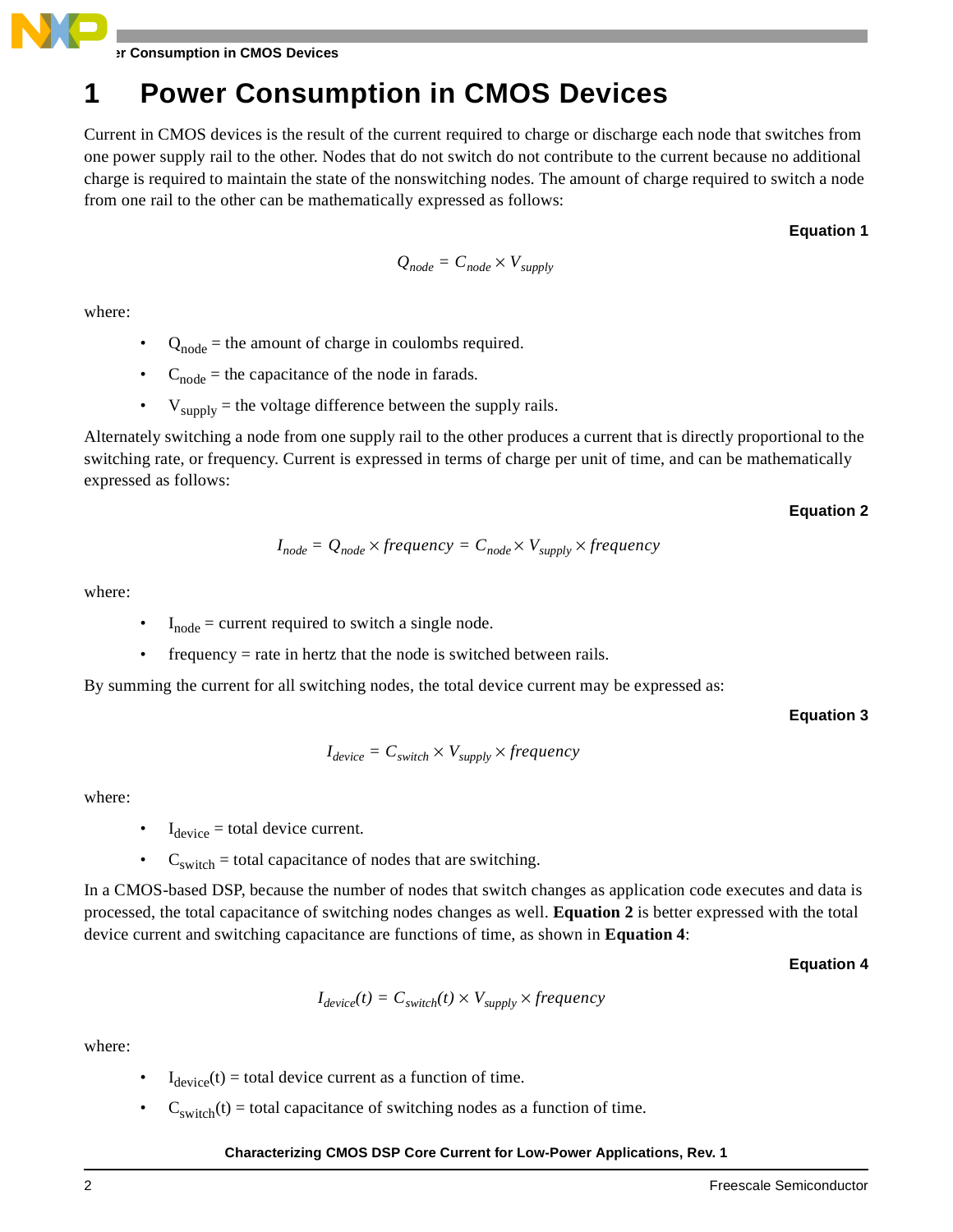

While it is impossible to calculate the actual number of switching nodes as a function of time for any given instruction and data set, it is necessary to understand how application software code, the use of on-chip resources, and clock frequency can affect DSP current as a function of time.

### **1.1 DSP563xx Hardware**

The DSP563xx family of CMOS-based DSPs is based on a 24-bit, fixed-point DSP core surrounded by differing amounts of internal SRAM and a complement of peripherals and general-purpose I/O (GPIO) pins. Internal processor speeds of up to 275 MHz are available in some derivatives, and because the core can execute one instruction per clock cycle, a rate of up to 275 million instructions per second (MIPS) is possible. The devices are implemented in high-density CMOS fabrication technologies that exhibit low operating currents with supply voltages in the range of 3.3 V down to 1.6 V.

The fully static design of the DSP563xx family devices allows the use of low-power operating modes in which the core and possibly all the peripherals halt when no activity is required. The full state of the processor is preserved and execution can resum without any loss in data or position in code.

The DSP clock is provided by an internal phase-locked loop (PLL) clock generation circuit, allowing the use of relatively low frequency external crystals or clock oscillators and eliminating the challenge of providing an external full-speed clock signal. The PLL output frequency is fully programmable and can be disabled during one low-power mode, all through software control. The internal clock is also available for use by on-chip peripherals.

The DSP563xx core has internal SRAM that operates with zero wait states and is organized in three banks: one bank of program memory and two banks of X and Y data memory. The size of each bank of memory depends on the particular derivative device. Three independent internal addresses and data buses allow for multiple data paths. On-chip memory capacity has increased with each new member of the DSP family, further decreasing the need for external memory for application code and data storage.

An external memory interface, port A, is provided for memory expansion outside the device and for off-chip memory-mapped peripherals. Port A requires at least one wait state and is therefore limited to operation at half the internal bus frequency. Port A can also be programmed to mirror internal memory addresses for use in debugging. Additionally, the port A controller can be disabled in power-sensitive applications where it is not required.

Each member of the DSP563xx family is surrounded by several on-chip peripherals that assist in moving data in, out, and around the DSP and that provide event timing and measurement support. Additionally, the DSP56311 and DSP56321 each have an on-chip filter coprocessor that can perform filter operations in hardware, therefore reducing the MIPS load on the core. The DSP5636x derivatives peripherals t specifically designed for digital audio applications. In most instances, the pins of unused peripherals can be used as GPIO. Each peripheral derives its power from the device V<sub>IO</sub> supply. Low-power applications call for the judicious use of each peripheral because each one adds to the current on that power supply.

### **1.2 Operating Modes**

There are three operating modes: Normal, Wait, and Stop. In Normal mode, the PLL and clock generation circuitry, the core, and all the enabled peripherals are active and application code executes. Wait and Stop are low-power modes of operation.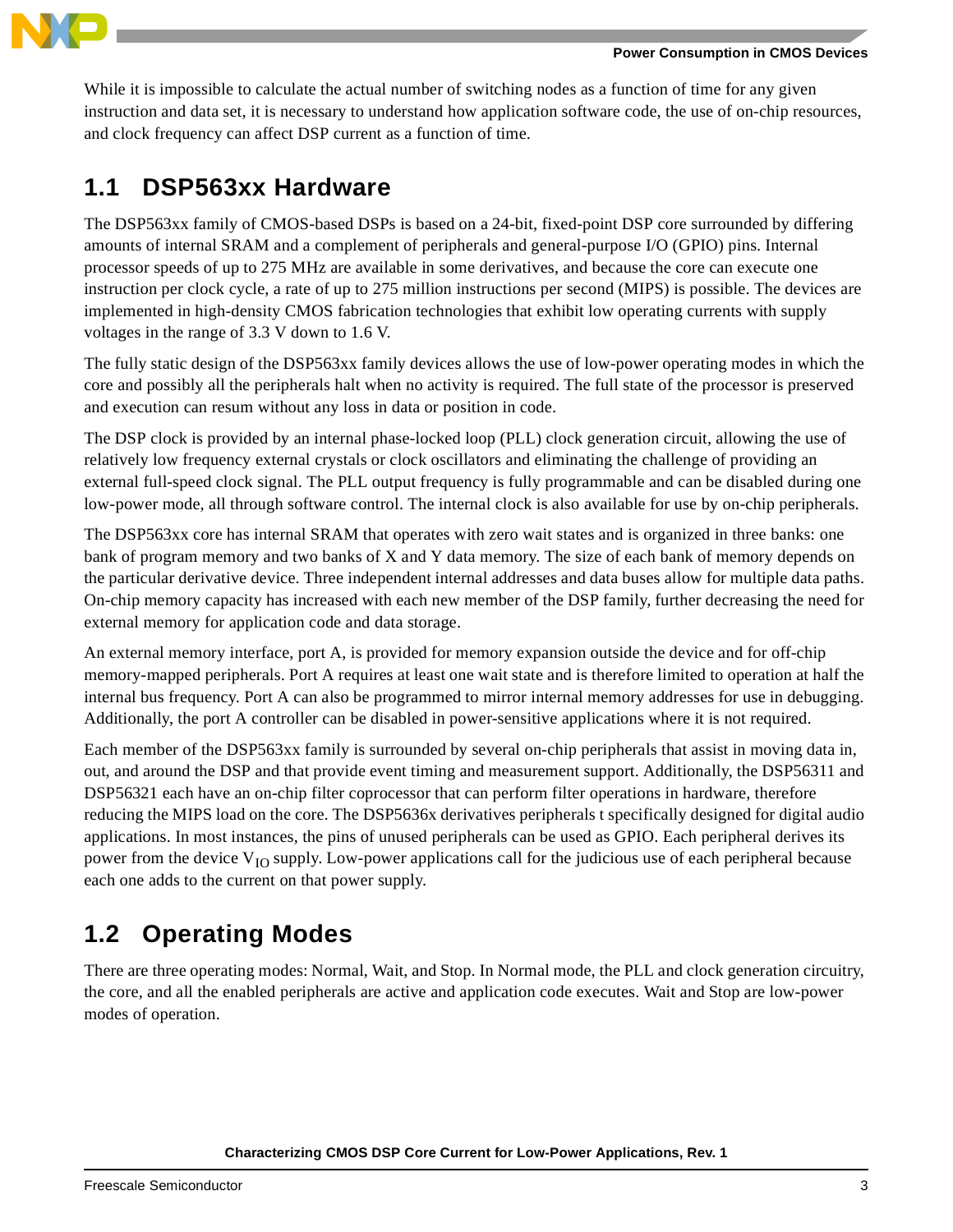

### **Pr Consumption in CMOS Devices**

In Wait mode, the PLL and clock generation circuitry and all enabled peripherals are active, but the clock signal to the core and to the internal memory is gated off and the processor is halted. Any unmasked interrupt or external hardware reset causes the processor to wake up to process the exception condition. The advantage of Wait mode is that the on-chip peripherals remain active. Data streams can be processed but power can be conserved during idle periods of the streams.

Stop mode offers the lowest power mode of operation. The clock signal is gated off internally and all the core and peripheral activities are suspended. A hardware reset or external interrupt on IRQA brings the DSP out of Stop mode, and processing continues. Because Stop mode can interrupt peripherals during data transfers, Stop mode should be used only after careful consideration of the implications to the application. Additionally, the clock circuitry can be fully disabled in Stop mode, further reducing power, but doing so requires a clock-stabilization delay on wake-up.

### **1.3 Application Code**

Application code plays a role in the power consumed by a CMOS DSP, both microscopically in how linear or parallel the code is and macroscopically in how the overall application code is structured.

The three independent internal buses of the DSP563xx family of devices allow up to two additional data moves to be performed in parallel with data ALU instructions, enabling data to be preloaded and moved around in the processor more efficiently. The MIPS capacity is effectively increased because fewer actual instruction cycles are required to perform an application task, resulting in a performance boost. Linear code performing the same task at a given operating frequency takes longer to complete than equivalent, highly parallel code executing at the same frequency. Because the use of parallel moves adds to the number of switching nodes, highly parallel code consumes more current than equivalent linear code at the same operating frequency.

On a higher level, the overall structure of application code can affect current consumption. The natural tendency is to use the DSP at its maximum operating frequency. In many applications, the MIPS capacity of the DSP exceeds what is required, so the processor may sit idle during periods when no processing is required. While the amount of current wasted during idle periods can be reduced by the use of the Wait and Stop modes, you can also reduce the clock frequency and organize the code so that processor capacity matches the demands of the application and there is little or no idle time.

### **1.4 Measuring Current**

Although understanding the factors that influence DSP core current is helpful, it is more useful to quantitatively measure actual device current while varying any one or all of these factors. Of most interest to the designer of lowpower applications is:

- variation of core current with clock frequency
- organization and linearity of the application code
- use of on-chip resources.

Current is usually measured with an ammeter, and the voltage drop across a known resistance is used to calculate the current using ohm's law. In **[Figure 1](#page-4-0)**, which shows a typical schematic for measuring current, R and V comprise an ammeter.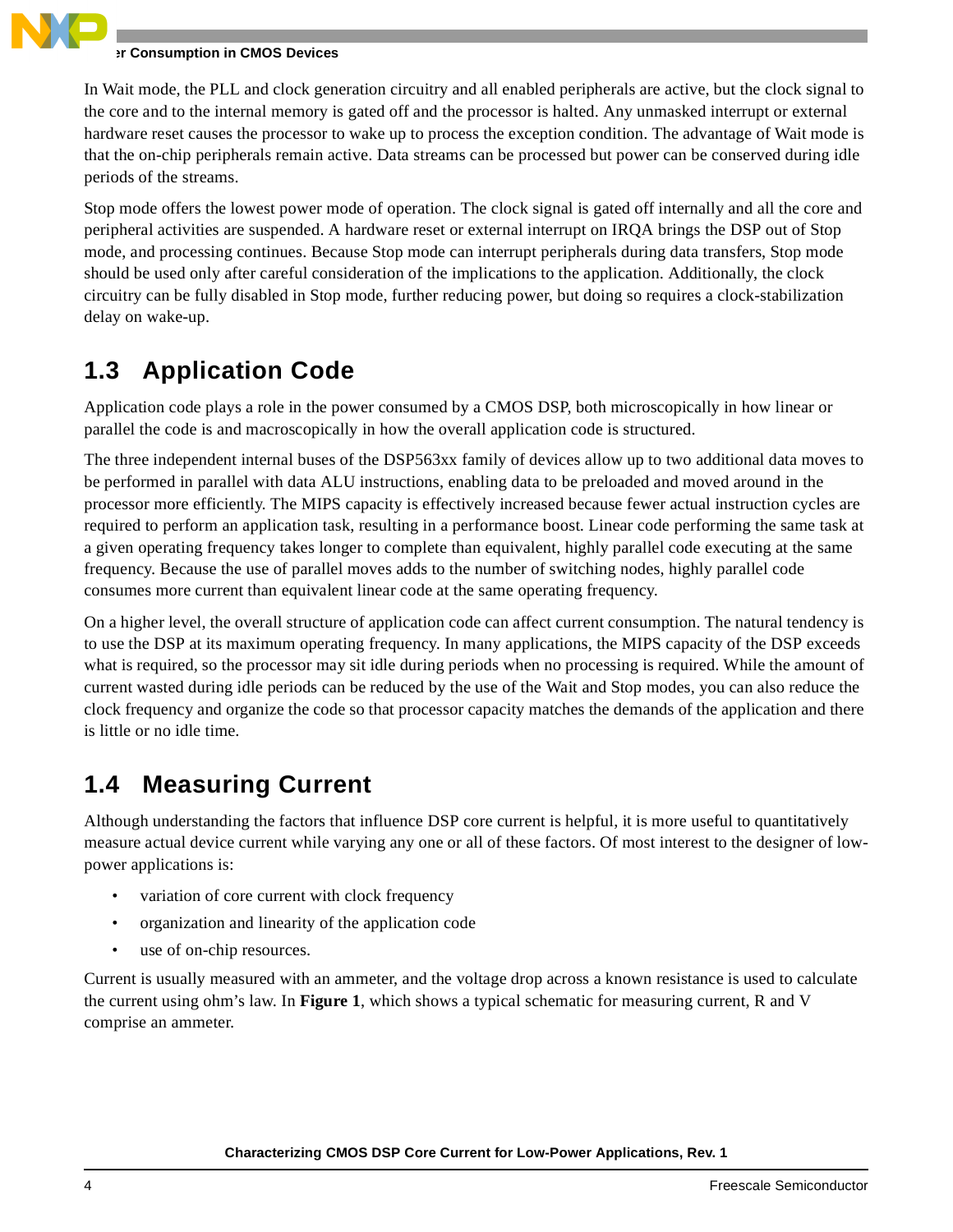

#### **Power Consumption in CMOS Devices**

Making low-current measurements is a challenge. A small current requires larger resistance to obtain a useful measurement of voltage. However, the larger resistance reduces the voltage across the device. In addition, if the current changes in time, the voltage across the device changes as well, because the voltage drop across the measurement resistance changes. To achieve desired accuracy in the current measurement, there must be a compromise between how much the device voltage is lowered and how measurable the voltage drop is.



**Figure 1.** Typical Schematic for Current Measurement

<span id="page-4-0"></span>For CMOS DSPs, current measurements are typically made with expensive current probes (very low resistance with a very sensitive volt meter) or with an ammeter with a very low series resistance using circuit boards designed specifically for measuring DSP current. The disadvantage is twofold: the cost of entry to make the measurements is high (in both equipment cost and custom hardware to make the measurement) and the measurements still suffer from the perturbation caused by making the measurement in the first place.



**Figure 2.** Schematic for Measuring Current Using a Current-Sensing Resistor

<span id="page-4-1"></span>**[Figure 2](#page-4-1)** shows a power supply that can accurately measure DSP current while avoiding the disadvantages of the typical method. The current supplied to the device can be calculated by measuring the voltage across the currentsensing resistor, R<sub>I</sub>. The output is held constant via the external output voltage-sensing feature of the voltage regulator. The current in  $R_I$  includes the current required by the regulator to sense and control the output voltage, but the appropriate selection of a voltage regulator and the voltage-sense circuitry can make that current much smaller than the device current. The advantages of using the power supply to make the device current measurement are that its cost is very low and that it can be included on an application board very easily. In addition, an application board can be easily designed or modified to accommodate making these measurements with an outboard current-sensing power supply.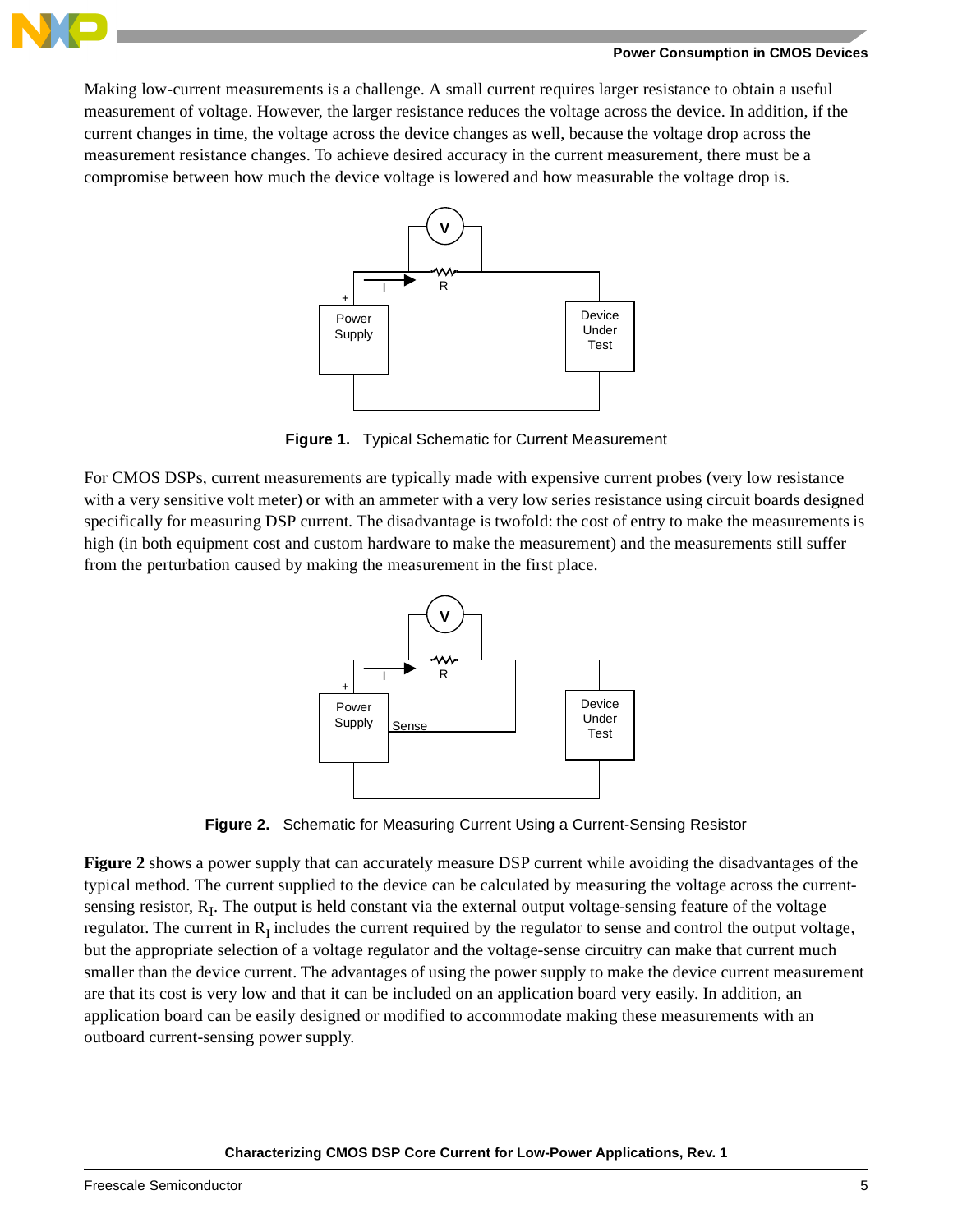## **2 Demonstrating Low-Power Measurement**

This section presents the power supply prototype and test codes used to demonstrate low-power measurements methods. Also presented are the results and analysis of current data. The section concludes by presenting the details for modifying several DSP563xx evaluation boards.

### **2.1 Power Supply Prototype**

The National Semiconductor LP2960 adjustable regulator was selected for prototyping the current-sensing power supply because of its ready availability and the following features:

- output is easily programmed externally
- operation can be configured to 1.8 V (required for the DPS56311)
- low-quiescent current

**[Figure 3](#page-5-0)** shows the prototype power supply schematic. Fine adjustment of the output voltage was possible using the 10-turn, 10  $\Omega$  trimpot, R<sub>TRIM</sub>. The output voltage was programmed to 3.3 V, 2.5 V, and 1.8 V by replacing resistor  $R_{\text{OUT}}$ . The values for each output voltage are listed in **[Figure 3](#page-5-0)**. Device supply current is measured using the voltage drop across  $R_I$ , a 1  $\Omega$ , 1% resistor, where 1 mV is equivalent to 1 mA.



**Figure 3.** Schematic of the LP2960 Current-Sensing Power Supply

<span id="page-5-0"></span>According to the LP2960 data sheet, at least 12 µA of current is required in the voltage programming network for stability ( $R_{\text{OUT}}$ ,  $R_{TRIM}$ , and R in **[Figure 3](#page-5-0)**). The values selected for the prototype circuit drew about 20  $\mu$ A, meeting the requirements for stability but minimizing the contribution to the device current measured through  $R_I$ .

**[Figure 4](#page-6-0)** shows the supply current of a DSP56309 executing an FFT benchmark at 100 MHz (top trace) along with the output voltage of the regulator (bottom trace). The regulator output could maintain a fairly constant output voltage, even in the presence of a dynamic output current. Although there was some fluctuation in output voltage that would not be desirable in an actual application, the fluctuation was noticed only for large swings in supply current, such as at the end of the FFT kernel. The stability is more than sufficient to characterize the DSP core current during development and periods of relatively constant supply current.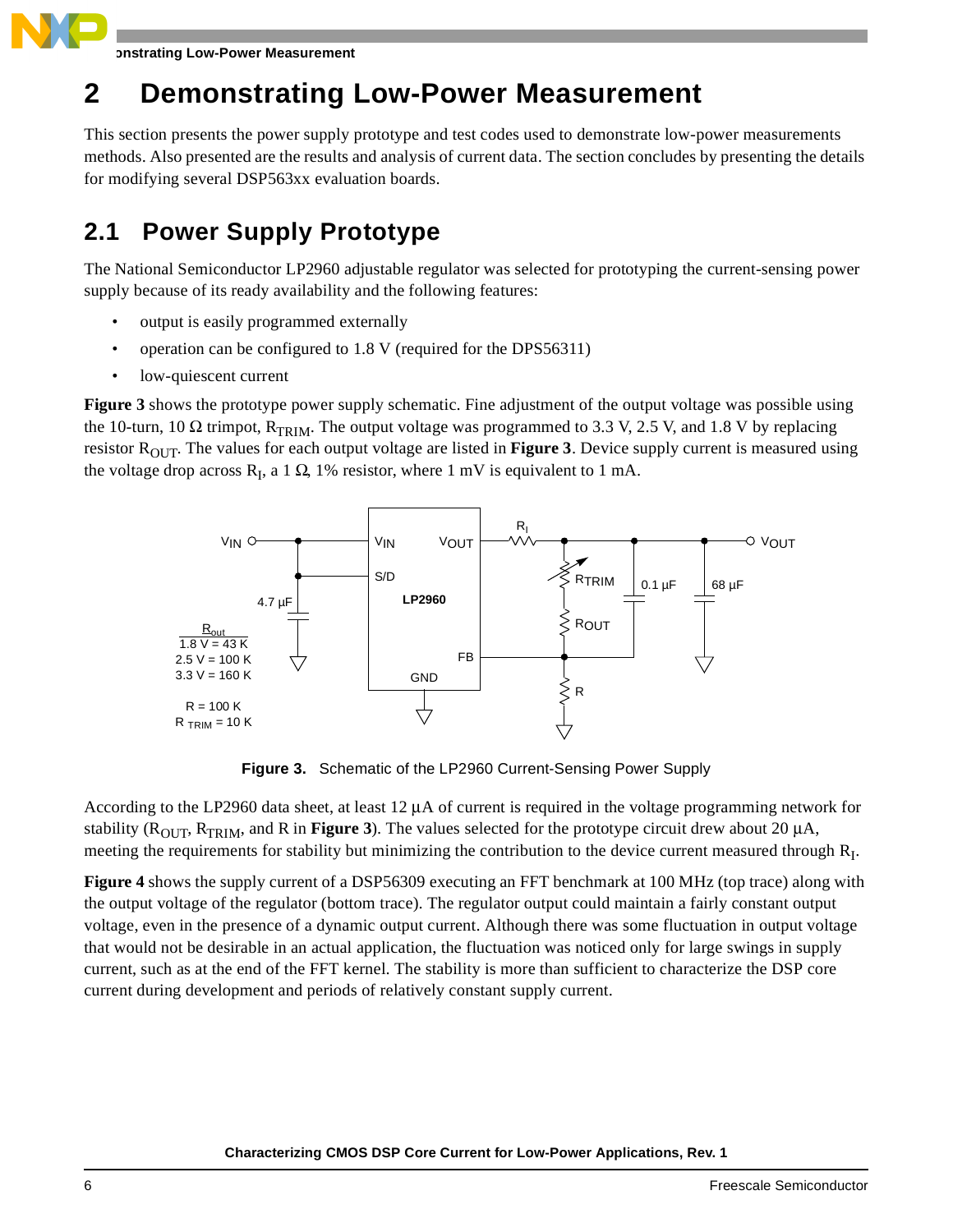



**Figure 4.** DSP Supply Current

<span id="page-6-0"></span>The initial DSP core current values were measured on a custom PC board with a socket that allows most members of the DSP563xx family to be installed. The board was configured according to the schematic in **[Figure 5](#page-6-1)**. Three separate power supplies supplied independent power to the PLL, the core, and the DSP I/O and peripheral circuitry.



<span id="page-6-1"></span>**Figure 5.** DSP Test Circuit Schematic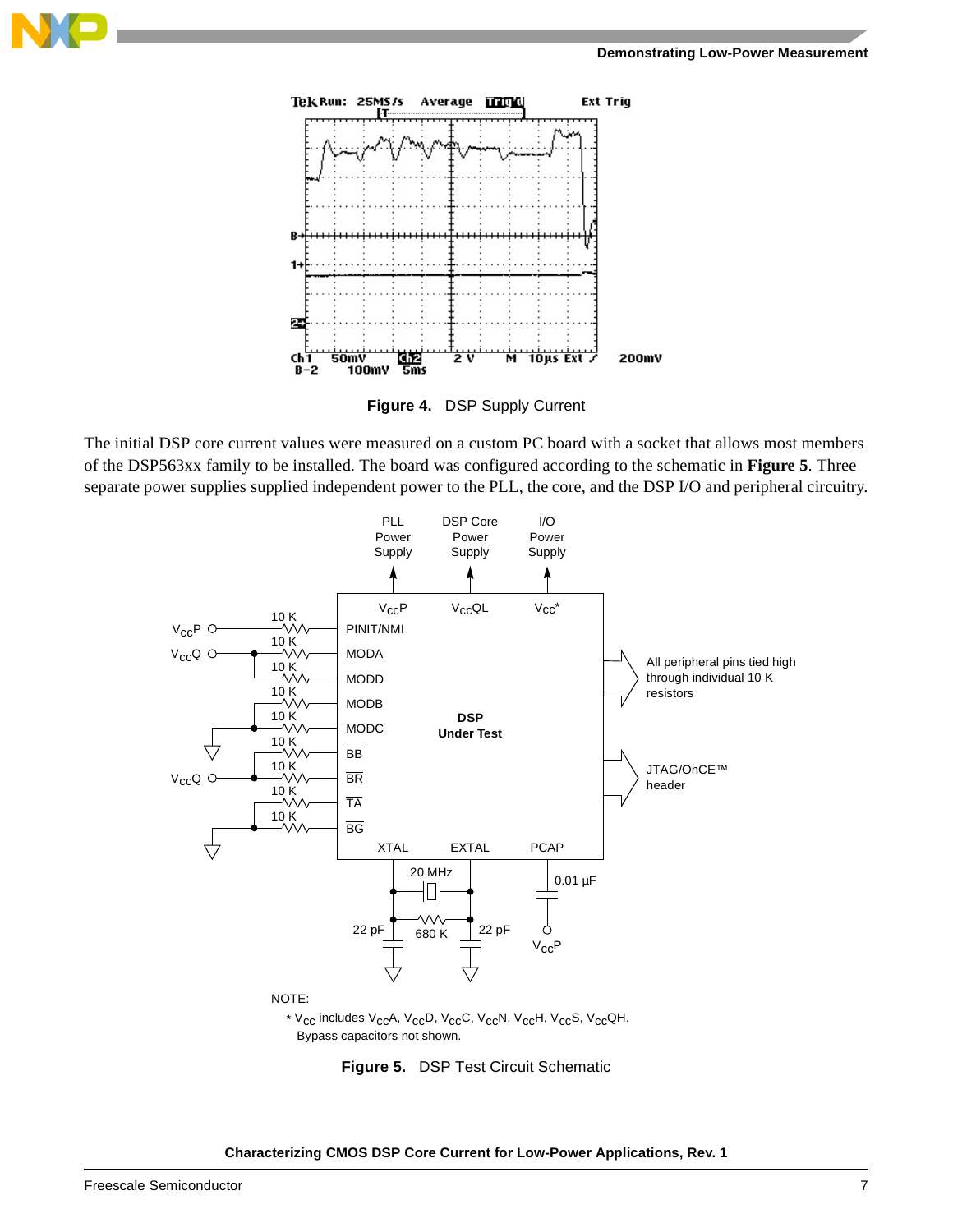

### **Demonstrating Low-Power Measurement**

<span id="page-7-0"></span>The prototype, current-sensing power supply was used as the DSP core supply. All the unused inputs were terminated with 10 K $\Omega$  resistors tied to the I/O power supply. A 20 MHz crystal was used for the clock input. The core current of five members of the DSP563xx family were measured, as shown in **[Table 1](#page-7-0)**, which details the maskset information, fabrication process technology, and core supply voltage.

| <b>Device</b>   | <b>Maskset</b> | <b>Process Technology</b> | <b>Core Supply Voltage</b> |
|-----------------|----------------|---------------------------|----------------------------|
| DSP56301        | 2K30A          | $0.32 \mu m$ CDR2         | 3.3V                       |
| DSP56303        | 0K36A          | $0.32 \mu m$ CDR2         | 3.3V                       |
| <b>DSP56307</b> | J22D           | $0.32 \mu m$ CDR2         | 2.5V                       |
| DSP56309        | 0J17D          | $0.32 \mu m$ CDR2         | 3.3V                       |
| DSP56311        | 2J23D          | 0.23 um HiP4DSP           | 1.8V                       |

**Table 1.** Process Information for the Devices Measured

### **2.2 Test Code**

We demonstrated the effect of the application test code on DSP core current using a battery of algorithms, as listed in **[Table 2](#page-7-1)**. With the exception of a Freescale-developed GSM 6.10 speech encoder, all the test algorithms came from code codeveloped with Berkeley Design Technology, Inc. (BDTI) for the publication of the 2001 edition of BDTI's *Buyer's Guide to DSP Processors*. All the routines were modified to loop endlessly, and, where necessary, the test data supplied with the benchmark was reset to the original values before each new pass of the kernel. **[Table 2](#page-7-1)** shows several routines that were modified to toggle the TIO0 pin signal for use in triggering an oscilloscope as the main kernel of the algorithm executed.

<span id="page-7-1"></span>

| <b>Benchmark</b> | <b>Description</b>               | <b>Comments</b>                                                            |
|------------------|----------------------------------|----------------------------------------------------------------------------|
| <b>BITUPK</b>    | Bit unpacking                    |                                                                            |
| <b>BLKFIR</b>    | Block-based real FIR filter      | Benchmark modified to provide oscilloscope trigger via<br>TIO <sub>0</sub> |
| <b>CONTROL</b>   | Control benchmark                |                                                                            |
| <b>CXFIR</b>     | Block-based complex FIR filter   | Benchmark modified to provide oscilloscope trigger via<br>TIO <sub>0</sub> |
| FFT99            | 256-point complex FFT            | Benchmark modified to provide oscilloscope trigger via<br>TIO <sub>0</sub> |
| GSM (MOT)        | GSM speech encoder               |                                                                            |
| llR.             | Cascaded biquad IIR filter       |                                                                            |
| <b>LMS</b>       | LMS adaptive filter              | Benchmark modified to provide oscilloscope trigger via<br>TIO <sub>0</sub> |
| <b>SSFIR</b>     | Sample by sample real FIR filter |                                                                            |
| <b>VECMAX</b>    | Vector maximum                   |                                                                            |
| <b>VECPROD</b>   | Real vector product              |                                                                            |
| <b>VECSUM</b>    | Real vector sum                  |                                                                            |
| <b>VITERBI</b>   | Viterbi decoder                  |                                                                            |

**Table 2.** Information for Test Code to Demonstrate the Current-Sensing Power Supply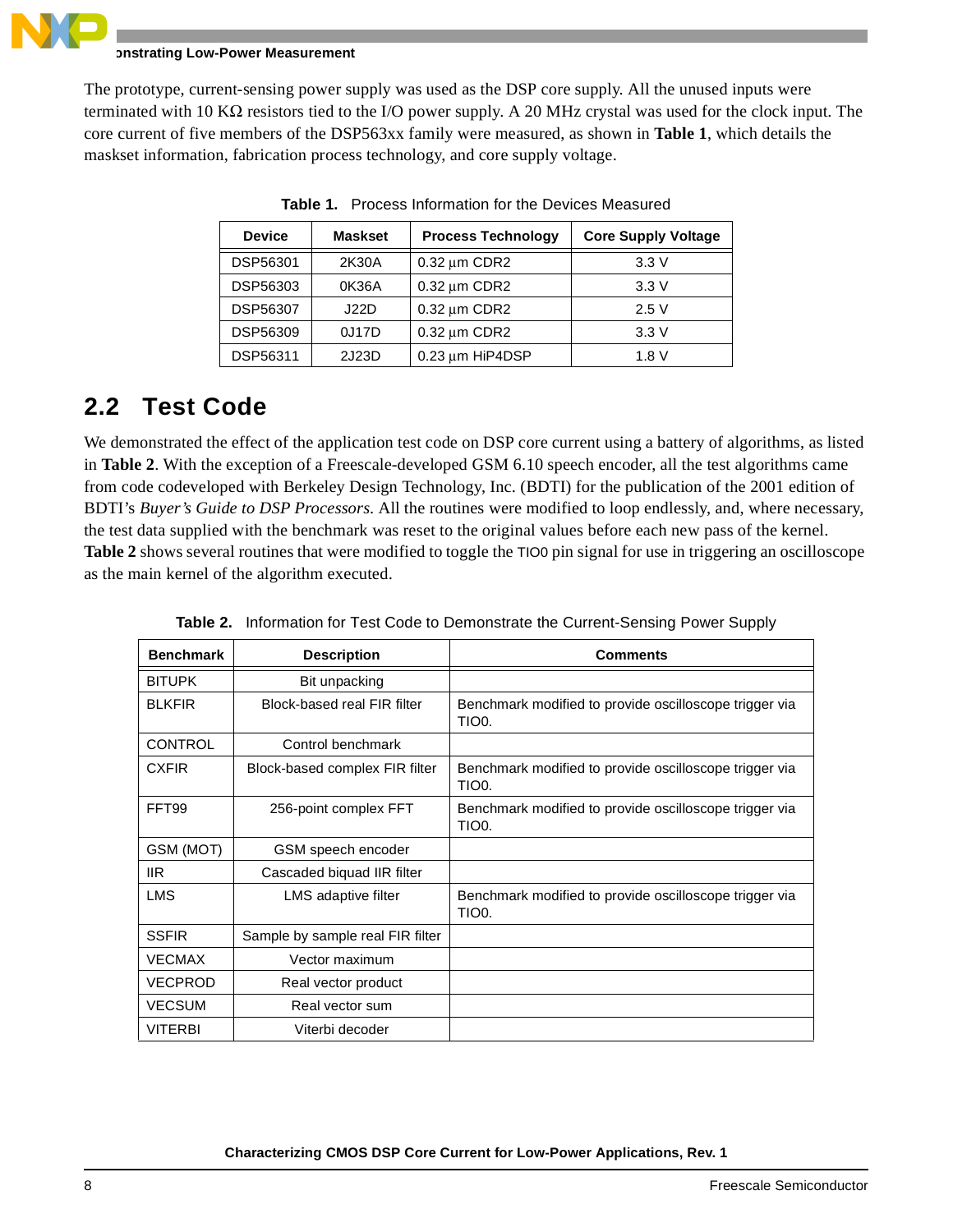

The code was downloaded to the DSP through the JTAG/OnCE™ port using a command converter. The PLL frequency was set manually with the debugger to one of three different frequencies for each processor. The frequencies measured at 50 MHz, 75 MHz, and 100 MHz, except for the DSP56311, which was also measured at 150 MHz. The DSP current was allowed to settle for several minutes, and then the current was recorded.

## **3 Current Measurement Results and Analysis**

The results of the current measurements for each test algorithm are detailed in **[Table 3](#page-8-0)**. Each value shown is the average current of the algorithm kernel expressed in mA. All the algorithms had fairly constant core currents throughout the kernel except for the FFT99. The FFT99 profile, shown in **[Figure 6](#page-9-0)**, was typical for all the DSPs measured; the only differences were in magnitude and width.

<span id="page-8-0"></span>

|               | <b>DSP56301</b> |     |     | <b>DSP56303</b> |     |     | <b>DSP56307</b> |     | <b>DSP56309</b> |     |     | <b>DSP56311</b> |    |    |     |     |
|---------------|-----------------|-----|-----|-----------------|-----|-----|-----------------|-----|-----------------|-----|-----|-----------------|----|----|-----|-----|
| FREQ (MHz)    | 50              | 75  | 100 | 50              | 75  | 100 | 50              | 75  | 100             | 50  | 75  | 100             | 50 | 75 | 100 | 150 |
| <b>BITUPK</b> | 78              | 110 | 140 | 76              | 105 | 134 | 63              | 85  | 108             | 86  | 115 | 155             | 52 | 68 | 84  | 112 |
| <b>BLKFIR</b> | 86              | 120 | 155 | 88              | 122 | 155 | 70              | 94  | 120             | 94  | 130 | 160             | 58 | 76 | 94  | 130 |
| CONTROL       | 68              | 89  | 115 | 70              | 93  | 118 | 55              | 74  | 92              | 77  | 105 | 125             | 44 | 58 | 72  | 98  |
| CXFIR         | 92              | 134 | 175 | 98              | 136 | 175 | 80              | 108 | 137             | 105 | 150 | 190             | 60 | 82 | 100 | 145 |
| FFT99         | 95              | 135 | 170 | 95              | 135 | 175 | 78              | 108 | 135             | 105 | 150 | 190             | 68 | 90 | 110 | 150 |
| GSM (MOT)     | 75              | 102 | 130 | 76              | 105 | 134 | 60              | 85  | 108             | 83  | 118 | 147             | 52 | 68 | 86  | 116 |
| <b>IIR</b>    | 76              | 104 | 132 | 78              | 105 | 134 | 64              | 85  | 106             | 85  | 115 | 148             | 52 | 70 | 84  | 114 |
| <b>LMS</b>    | 90              | 123 | 160 | 92              | 125 | 160 | 75              | 101 | 130             | 100 | 140 | 175             | 60 | 80 | 100 | 140 |
| <b>SSFIR</b>  | 80              | 110 | 140 | 84              | 110 | 144 | 68              | 90  | 114             | 90  | 120 | 155             | 52 | 70 | 90  | 124 |
| VECMAX        | 88              | 119 | 150 | 89              | 120 | 155 | 73              | 98  | 125             | 98  | 135 | 172             | 58 | 76 | 97  | 134 |
| VECPROD       | 80              | 110 | 140 | 85              | 112 | 146 | 65              | 90  | 112             | 89  | 122 | 154             | 56 | 76 | 96  | 128 |
| VECSUM        | 88              | 120 | 155 | 90              | 121 | 157 | 75              | 102 | 130             | 98  | 137 | 173             | 60 | 82 | 104 | 144 |
| VITERBI       | 85              | 116 | 145 | 85              | 117 | 150 | 70              | 98  | 124             | 94  | 130 | 165             | 66 | 86 | 98  | 134 |

**Table 3.** Average DSP Core Current for Each Test Algorithm (All Currents in mA)

In general, the DSP56309 consumed the most current of all the DSPs measured while the DSP56311 consumed the least. The DSP56309 probably consumed the most current because it contains the largest internal memory space of the 0.32 µm CDR2 technology processors. The DSP56311 had the lowest operating voltage at 1.8 V. Additionally, the DSP56311 is fabricated from a smaller, 0.23 µm, geometry and a newer process technology.

None of the algorithms contained code to take advantage of the enhanced filter coprocessor (EFCOP) in the DSP56307 and DSP56311, so the effect of the EFCOP on DSP core current could not be assessed.

As scanning any column in the table demonstrates, for any DSP at a given frequency, the core current varied depending on the test algorithm. The CONTROL benchmark exhibited the lowest core current, while the FFT99 and CXFIR benchmarks typically exhibited the highest current for a given processor at a given frequency (that is, the lowest and highest values, respectively, in any particular column).

To understand the difference in observed core current between test algorithms, the number of cycles that used parallel instructions was counted for the kernel of each test, excluding any modifications that were required to enable continuous looping and oscilloscope triggering. **[Table 4](#page-9-1)** shows the results for the CONTROL, CXFIR, and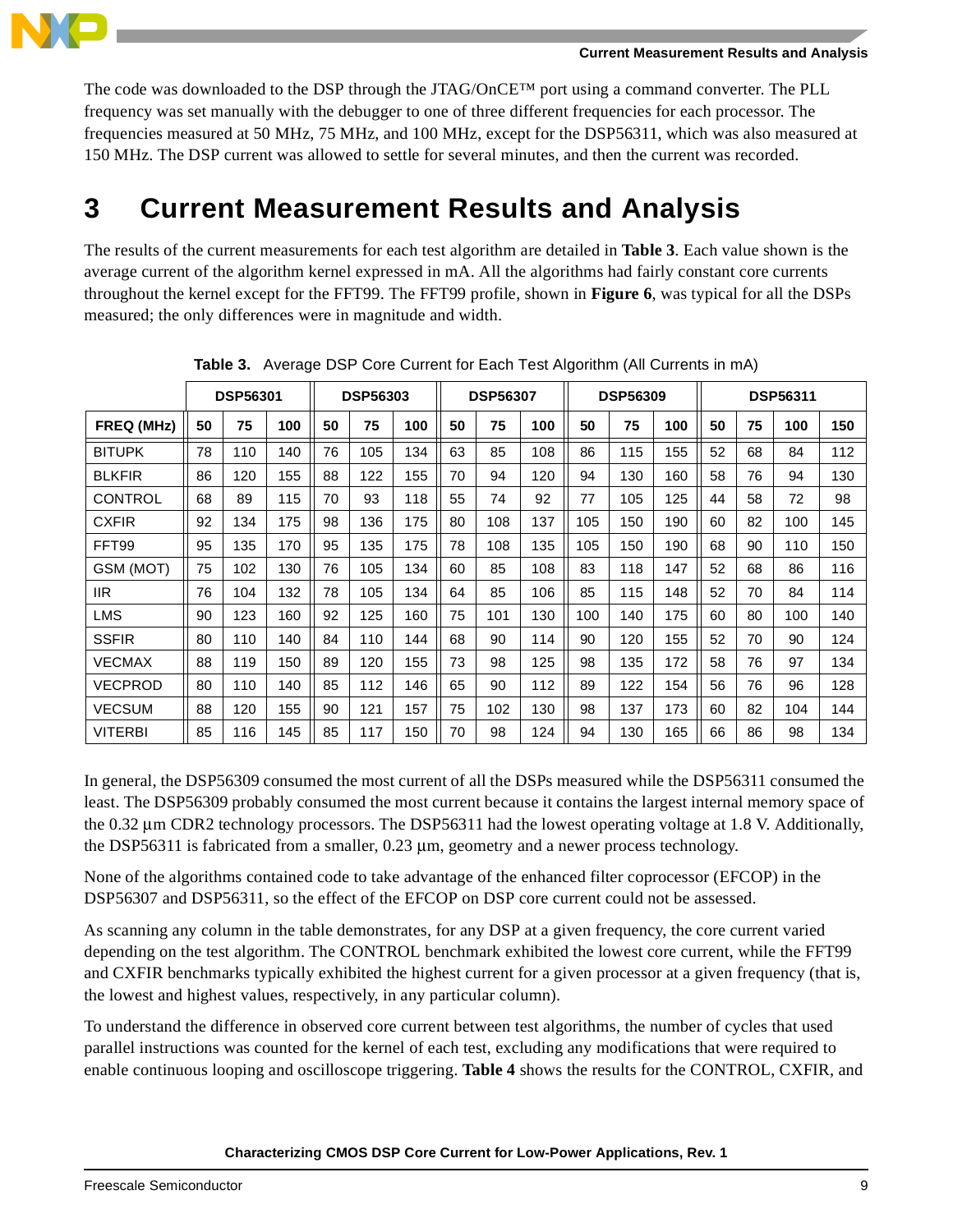### **EXTER IN MEASUREM PRESULTS AND MEASUREM**

FFT99 algorithms. The "Cycles" column<sup>1</sup> shows the total number of cycles required for one pass through the kernel. The "Parallel" column shows the number of cycles in which parallel instructions occurred, and the "% Parallel" column shows the percentage of the total cycles in the kernel where parallel instructions occurred.

The CONTROL code contains no parallel instructions. Fifty percent of the cycles in the CXFIR code were parallel instructions, and eighty-five percent of the cycles in the FFT99 code used parallel instructions. Although these algorithms do not perform equivalent tasks, at a given operating frequency the extra current from non-linear code is clearly demonstrated (more nodes are switching).

| <b>Benchmark</b> | <b>Description</b>       | Cycles | <b>Parallel</b> | % Parallel |
|------------------|--------------------------|--------|-----------------|------------|
| <b>CONTROL</b>   | Control benchmark        | 840    |                 | 0%         |
| <b>CXFIR</b>     | <b>Block complex FIR</b> | 2866   | 1442            | 50%        |
| FFT99            | 256-point FFT            | 8825   | 7524            | 85%        |

<span id="page-9-1"></span>

The core current for each processor for every test algorithm was plotted against operating frequency to verify the linear relationship between core current and frequency. **[Figure 6](#page-9-0)** shows the data plotted for the FFT99 algorithm and is representative of the data for all the other algorithms, which were similarly linear.

There is a linear relationship between core current and operating frequency for a given algorithm. The current at any valid operating frequency can be calculated from the slope and Y-intercept of the best-fit line to the data. The calculated slope and Y-intercept values for each test algorithm are tabulated in **[Table 5](#page-10-0)**. The slope is expressed in units of mA/MHz, but it can also be expressed as mA/MIPS because the DSP563xx core can execute a single instruction every clock cycle. The Y-intercept is non-zero in all cases, and it is expressed in units of mA. We can see that the typical value for mA/MIPS published by DSP manufacturers overestimates the slope of the best-fit line because the typical published value assumes that the Y-intercept is zero. Instead, in all cases the typical published value is higher than the calculated slope.



**Figure 6.** Linear Relationship Between DSP Core Current and Frequency

<span id="page-9-0"></span>1. Benchmark cycle counts used with permission, © 2001 Berkley Design Technology, Inc. www.bdti.com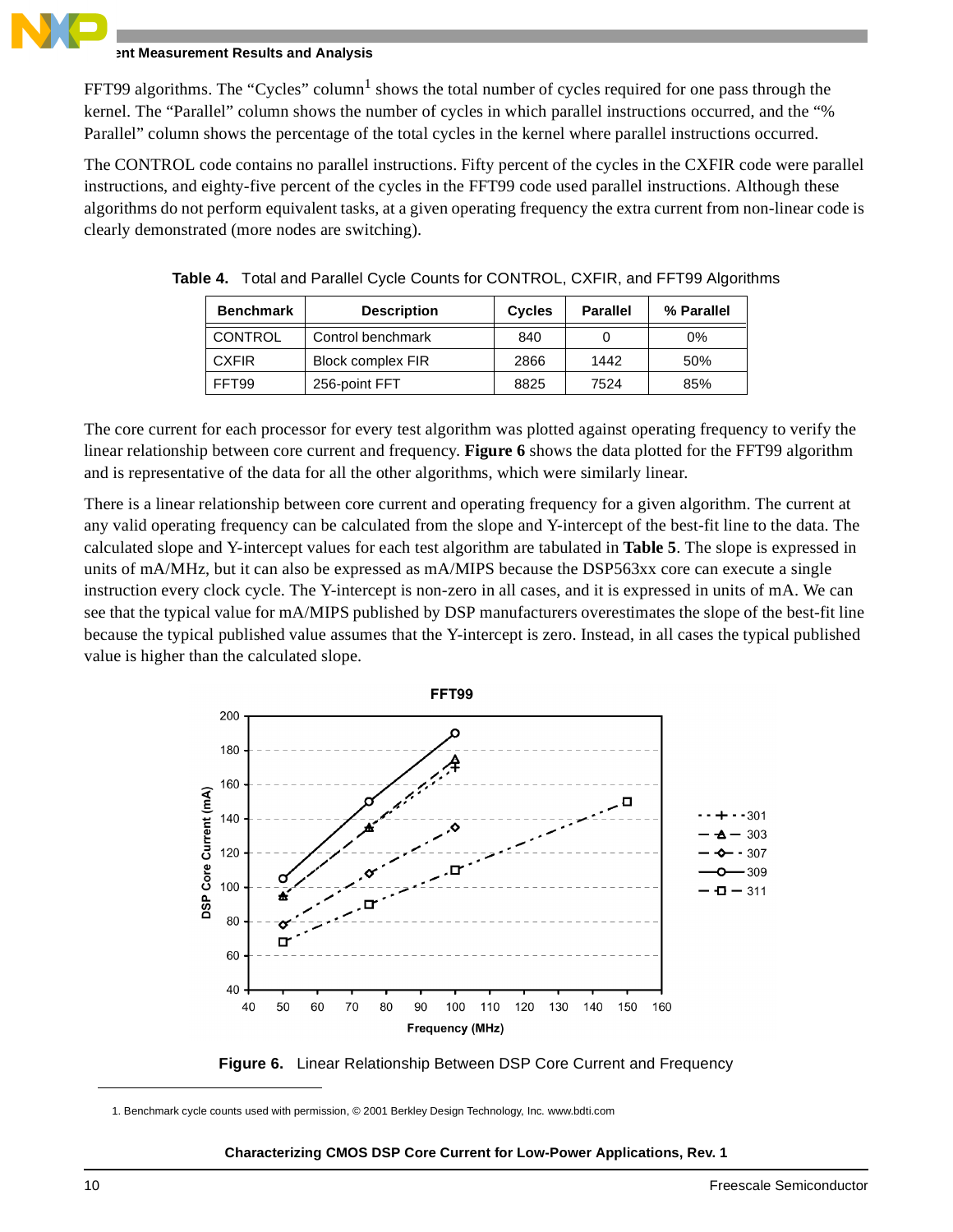

<span id="page-10-0"></span>

|                |       |       | <b>Slope</b><br>(mA/MHz) |       |       | <b>Y-Intercept</b><br>(mA) |       |       |       |       |  |  |
|----------------|-------|-------|--------------------------|-------|-------|----------------------------|-------|-------|-------|-------|--|--|
|                | 56301 | 56303 | 56307                    | 56309 | 56311 | 56301                      | 56303 | 56307 | 56309 | 56311 |  |  |
| <b>BITUPK</b>  | 1.24  | 1.16  | 0.90                     | 1.38  | 0.60  | 16.3                       | 18.0  | 17.8  | 15.2  | 22.9  |  |  |
| <b>BLKFIR</b>  | 1.38  | 1.34  | 1.00                     | 1.32  | 0.72  | 16.8                       | 21.2  | 19.7  | 29.0  | 22.0  |  |  |
| CONTROL        | 0.94  | 0.96  | 0.74                     | 0.96  | 0.54  | 20.2                       | 21.7  | 18.2  | 30.3  | 17.4  |  |  |
| <b>CXFIR</b>   | 1.66  | 1.54  | 1.14                     | 1.70  | 0.84  | 9.2                        | 20.8  | 22.8  | 20.8  | 17.6  |  |  |
| FFT99          | 1.50  | 1.60  | 1.14                     | 1.70  | 0.82  | 20.8                       | 15.0  | 21.5  | 20.8  | 28.0  |  |  |
| GSM (MOT)      | 1.10  | 1.16  | 0.96                     | 1.28  | 0.64  | 19.8                       | 18.0  | 12.3  | 20.0  | 20.3  |  |  |
| llR.           | 1.12  | 1.12  | 0.84                     | 1.26  | 0.61  | 20.0                       | 21.7  | 22.0  | 21.5  | 22.6  |  |  |
| <b>LMS</b>     | 1.40  | 1.36  | 1.10                     | 1.50  | 0.80  | 19.3                       | 23.7  | 19.5  | 25.8  | 20.0  |  |  |
| <b>SSFIR</b>   | 1.20  | 1.20  | 0.92                     | 1.30  | 0.72  | 20.0                       | 22.7  | 21.7  | 24.2  | 16.3  |  |  |
| <b>VECMAX</b>  | 1.24  | 1.32  | 1.04                     | 1.48  | 0.76  | 26.0                       | 22.3  | 20.7  | 24.0  | 19.6  |  |  |
| VECPROD        | 1.20  | 1.22  | 0.94                     | 1.30  | 0.72  | 20.0                       | 22.8  | 18.5  | 24.2  | 21.7  |  |  |
| <b>VECSUM</b>  | 1.34  | 1.34  | 1.10                     | 1.50  | 0.84  | 20.5                       | 22.2  | 19.8  | 23.5  | 18.9  |  |  |
| <b>VITERBI</b> | 1.20  | 1.30  | 1.08                     | 1.42  | 0.67  | 25.3                       | 19.8  | 16.3  | 23.2  | 33.4  |  |  |

**Table 5.** Slope and Y-Intercept of the Best-Fit Line for Each Algorithm and Processor

The slope of the best-fit line varies in magnitude depending on the algorithm, with CONTROL having the shallowest slope and CXFIR and FFT99 the steepest. All the other algorithms more or less follow the same ranking as the DSP core current values. This, again, appears to relate directly to the linearity of the application under execution, and it is consistent with the relationship expressed by **[Equation 2](#page-1-1)**. With more switching nodes, the value of  $C_{switch}$  increases, effectively increasing the slope of the current with respect to frequency.

The average of every column and row of the Y-intercept data, as well as every value in **[Table 5](#page-10-0)**, is approximately 20 mA, with the average of all values being 20.9 mA. These averages indicate that the Y-intercept is a constant across all the processors measured, meaning that all current-versus-frequency lines pivot on the point at 20 mA and 0 MHz, with the slope of the line being dependent on the degree of non-linearity of the code under execution.

The measurements for this application note reveal that several Freescale DSP evaluation boards can easily be modified to perform DSP core current measurements. In particular, the DSP56303EVM (100 MHz version only), DSP56307EVM, and DSP56309EVM can be used if the current-sensing power supply output is applied to the center pin of jumper block J11. The DSP56303EVM requires a trace to be cut on the bottom side of the board because no jumper is present and the connection is hard-wired. The DSP56311EVM can be used by removing jumper J10 and applying the external power supply output to the L5 side of the jumper block. In all cases, the externally applied voltage must be appropriate for the particular DSP and should follow the application of power to the board power supply input. Better still, the input for the current-sensing power supply should be derived from the output of the EVM bridge rectifier so that the core of the DSP and the I/O power supplies come up in unison.

### **4 Summary and Conclusion**

The use of a current-sensing power supply was successfully demonstrated by measuring the core current of five members of the DSP563xx family. While there was some fluctuation in output voltage with DSP core current, the power supply is suitable for use in optimizing an application for sensitive, low-power applications. It avoids the expense of low series resistance current probes and problems with using a traditional ammeter. The additional